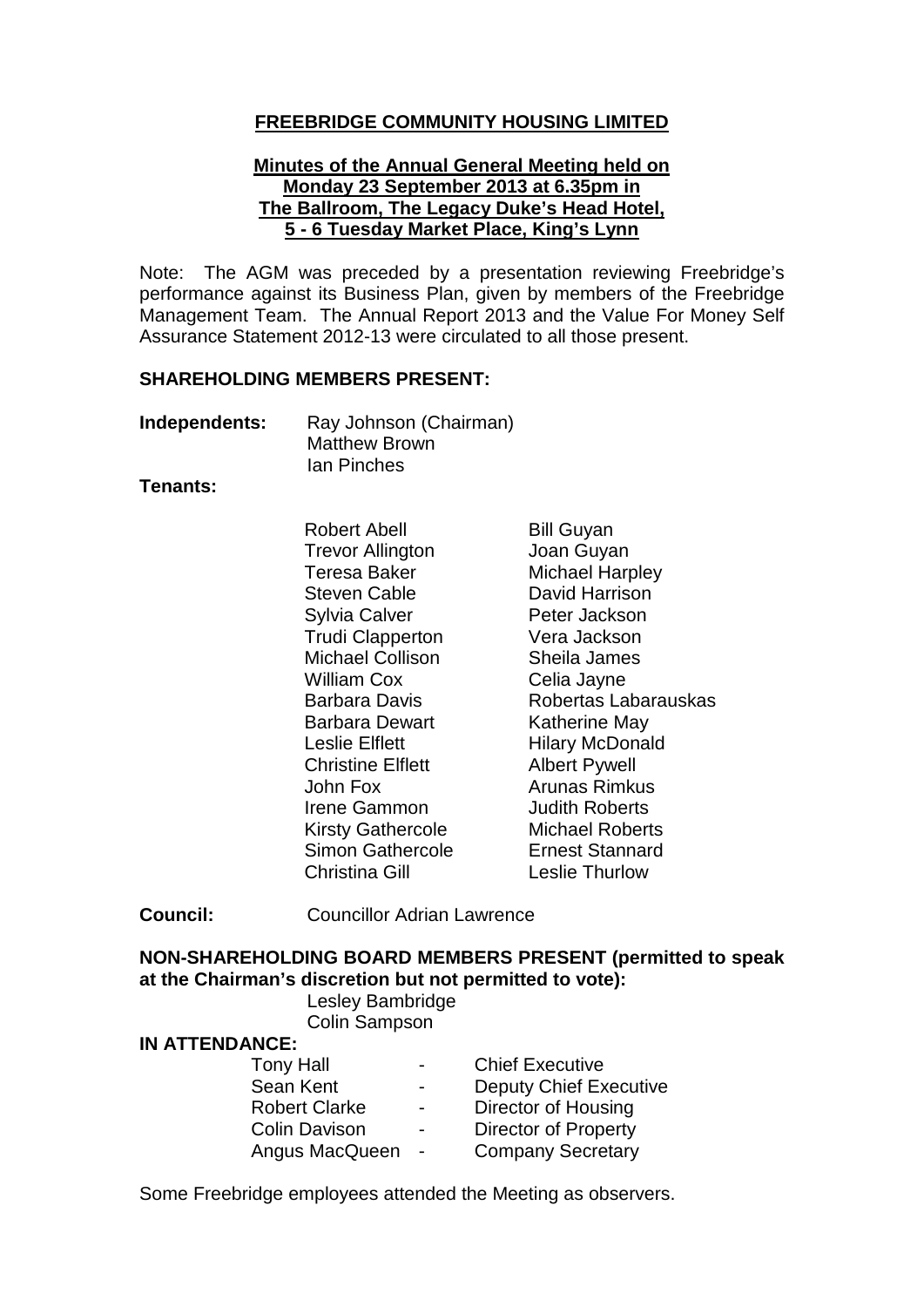# **1. APOLOGIES**

Apologies for absence were received from the following Independent Shareholders: Steve Clark and Frazer Clement.

Apologies for absence were received from the following Tenant Shareholders: Adrienne Abell, Christine Cox, Penelope Duce, Edwin Evans, Colin Farrell, Leonard French, Angela French, Glenn Gillott, Paul Leader, Patricia Norman, Ralph Phillips, Donald Regester, Stafford Snell, Patricia Starr, Beatrice Whitfield and Emily Woodley.

Adrienne Abell had appointed Robert Abell as her proxy. Beatrice Whitfield had appointed the Chairman as her proxy.

## **2. MINUTES**

Having been duly proposed and seconded, it was

**RESOLVED:** That the minutes of the Annual General Meeting held on 17 September 2012 be confirmed as a correct record and signed by the Chairman.

## **3. AMENDMENTS TO THE RULES**

The Meeting considered suggested changes to the Rules. The Company Secretary explained the rationale behind the changes.

Having been duly proposed and seconded, it was

## **RESOLVED:**

- 1) That rule D2.4 of the rules of the Association be amended by deleting the words "Five tenant" at the start of the rule and replacing them with "Three".
- 2) That the rules of the Association be amended by inserting a new rule D<sub>2</sub>.7 to read

"Two board members shall be executive board members appointed in accordance with rule D6".

3) That the rules of the Association be amended through rule D3.4 being rescinded and replaced with the following:

> "D3.4 Except for an executive board member a board member may be removed from the board by a resolution passed by a three quarters majority at a meeting of the board. An executive board member shall only cease to be a board member pursuant to the provisions of rule D7."

4) That the rules of the Association be amended by deleting the existing rule D4.2 and replacing it with: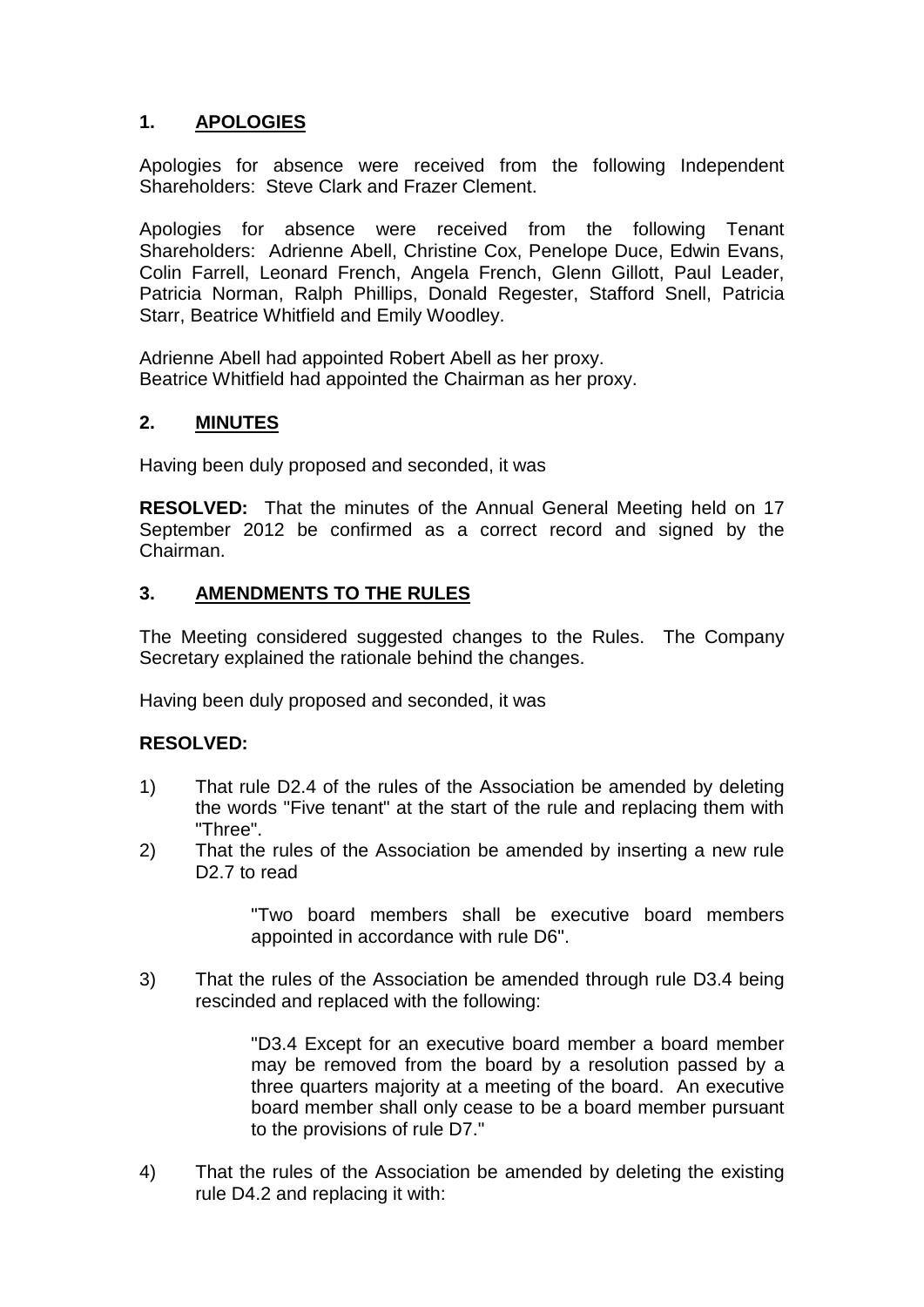"D4.2 Not more than five co-optees can be appointed to the board or to any committee at any one time pursuant to rule D4. Neither a local authority person or an employee of the association can be co-opted."

5) That the rules of the Association be amended by deleting the existing rule D6 and replacing it with:

> "The association's chief executive and deputy chief executive from time to time shall be appointed as executive board members without any further formality."

6) That the rules of the Association be amended by inserting a new rule D7.9 to read:

> "if they are an executive board member they cease to be the Association's chief executive or deputy chief executive;"

7) That the rules of the Association be amended by deleting the existing rule D8.1 and replacing it with:

> "D8.1 At every annual general meeting one tenant board member shall retire from office."

8) That the rules of the Association be amended through the current rule D8.2 being amended to read:

> "D8.2 the tenant board member to retire at each such annual general meeting shall be he or she who has been longest in office since they were last appointed as a tenant board member, but as between persons who became board members on the same day those to retire shall be chosen by lot provided that where a tenant board member is appointed as a consequence of the death or retirement (other than by operation of this subparagraph) of another tenant board member ("the predecessor"), the period of time for which the tenant board member shall have held office shall, for the purposes only of this sub-paragraph be deemed to include the period since the last election or appointment of the predecessor."

9) That the rules of the Association be amended through the current rule D13.1 being amended to read:

> "D13.2 Five board members, or half of the board (whichever is lower) shall form a quorum PROVIDED THAT this includes at least one tenant board member, one independent board member, one executive board member and one council board member. The board may determine a higher number. The presence of an executive board member shall not be required during the board's discussion of any matters in which an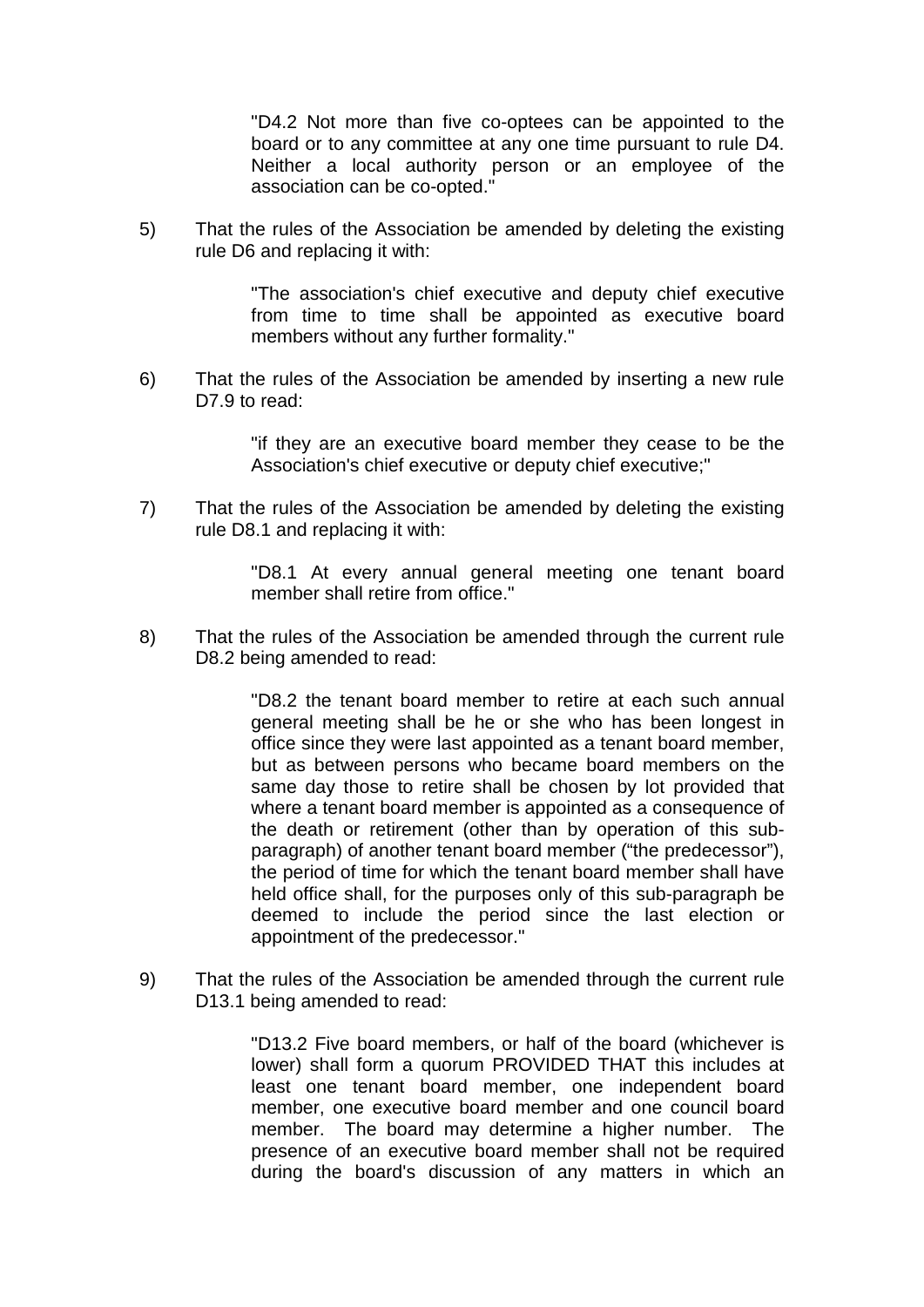executive board member is required to withdraw pursuant to rule D17."

## **4. THE BOARD'S ANNUAL REPORT TO THE ANNUAL GENERAL MEETING**

The Meeting received the Board's Annual Report, which included the following:

- financial statements for the period to 31 March 2013, including:
	- o the revenue accounts and balance sheet for the last accounting period
	- o the Auditor's report on those accounts and balance sheet
	- o the Board's report on the affairs of the Association
	- o the Board's statement of the values and objectives of the Association
	- o a statement of the current obligations of Board Members to the Board and the Association
- a statement of the skills, qualities and experience required by the Board amongst its members
- the Policy for admitting new shareholders
- the Board's report on the Community Empowerment Strategy.

### **5. APPOINTMENT OF AUDITOR**

Having been duly proposed and seconded, it was

**RESOLVED:** That Grant Thornton LLP be reappointed as Auditor of the Association.

### **6. APPOINTMENT OF INDEPENDENT BOARD MEMBERS**

The Meeting considered the reappointment of two Independent Board Members, as recommended by the Board. The Company Secretary explained the background to the Board's recommendations.

Having been duly proposed and seconded, it was

### **RESOLVED:**

- 1) That Frazer Clement be reappointed as an Independent Board Member until the 2016 AGM.
- 2) That Matthew Brown be reappointed as an Independent Board Member until the 2016 AGM.